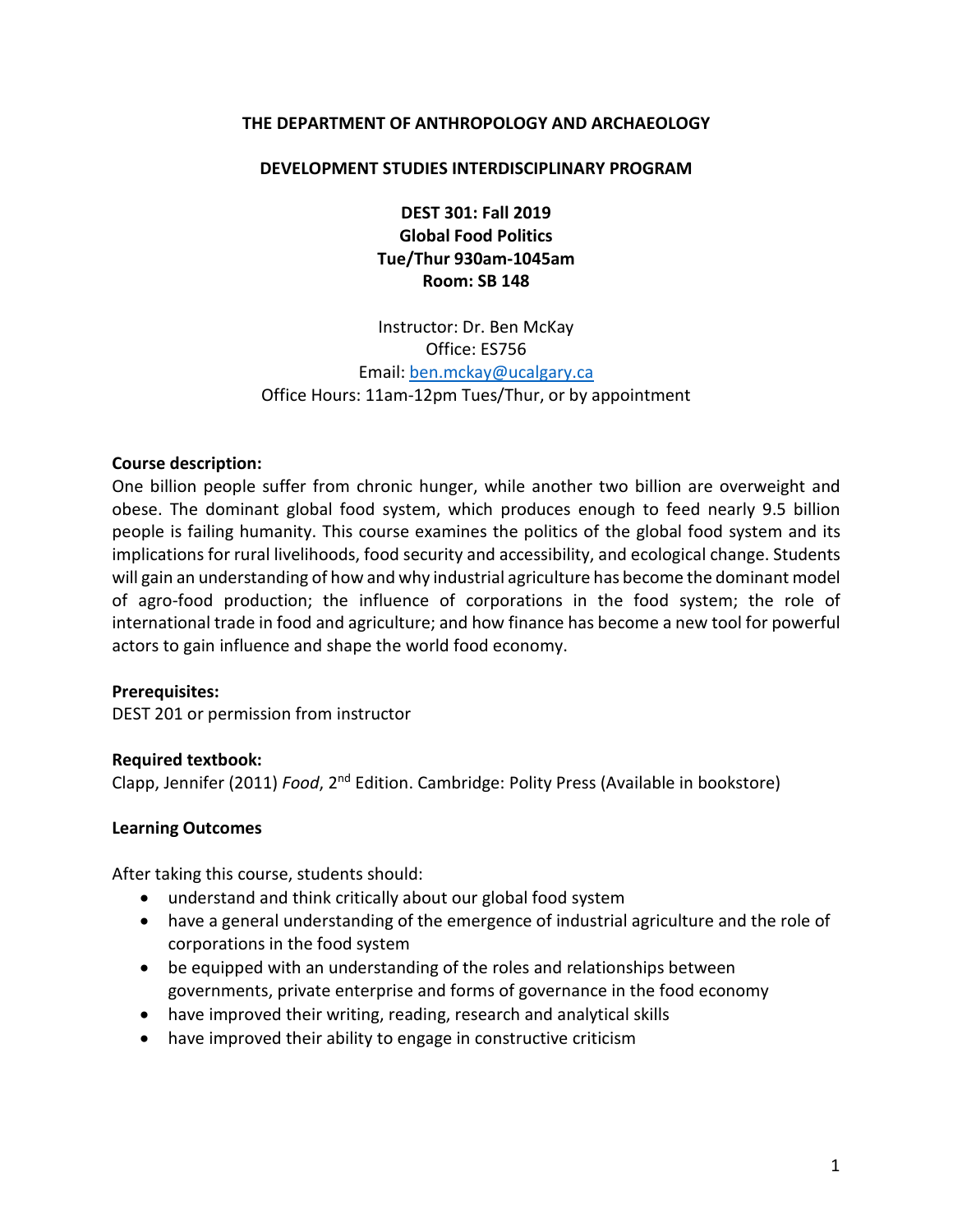## **Learning methods:**

This course combines (a) lectures, (b) student-led discussion and group presentations, (c) video and films, (d) student-led peer review exercises, (e) pop-quizzes, and (f) writing assignments.

## **Methods of assessment:**

## Pop-quizzes: 10% (unannounced)

A total of 5 pop-quizzes/in-class assignments will be held unannounced throughout the semester, each worth 2% of your final grade. These will be based on the required readings assigned for that day in class, so make sure you come to class prepared and having done the required readings for that day.

## Policy Brief: 15% (Topic due: October 17<sup>th</sup>; Policy Brief due: November 19<sup>th</sup>)

Students will write a 1250-word (including references) policy brief on a topic of choice (approved by instructor). More details will be discussed in class. Upload to D2L.

# Film Review: 10% (Due October 24<sup>th</sup>)

Film reviews should be between 750-800 words (max) including bibliography. In your review you should engage with the key questions and debates raised in the film, offer your own insights and opinion on these debates/themes and discuss how the film relates to the course. Use at least four references in your review. More details to be discussed in class. Upload to D2L.

### Public Lecture Writing Reflection:  $10\%$  (November  $7<sup>th</sup>$ )

Students will attend a public lecture/seminar on course-related theme and write a 750-word reflection on the seminar (what was it about; what did you learn; what key questions/debates were discussed; what sparked your curiosity; what did you like/dislike about the talk; how did the talk relate to the course material; etc.). Upload to D2L.

### Mid-term Exam: 35% (Nov 22nd)

Short & long answers and multiple choice. All materials in-class and in the readings to date will be covered, including guest lectures.

# Group Presentations: 20% (November 28<sup>th</sup>, December 3<sup>rd</sup>, and December 5<sup>th</sup>)

Students will be organized into groups and give a presentation to the class on a topic of choice (approved by instructor). More details will be discussed in class.

For referencing style, use Chicago author-date. For instructions see: [https://www.tandf.co.uk//journals/authors/style/reference/tf\\_ChicagoAD.pdf](https://www.tandf.co.uk/journals/authors/style/reference/tf_ChicagoAD.pdf)

\*Late assignments will be penalized by 10% per day.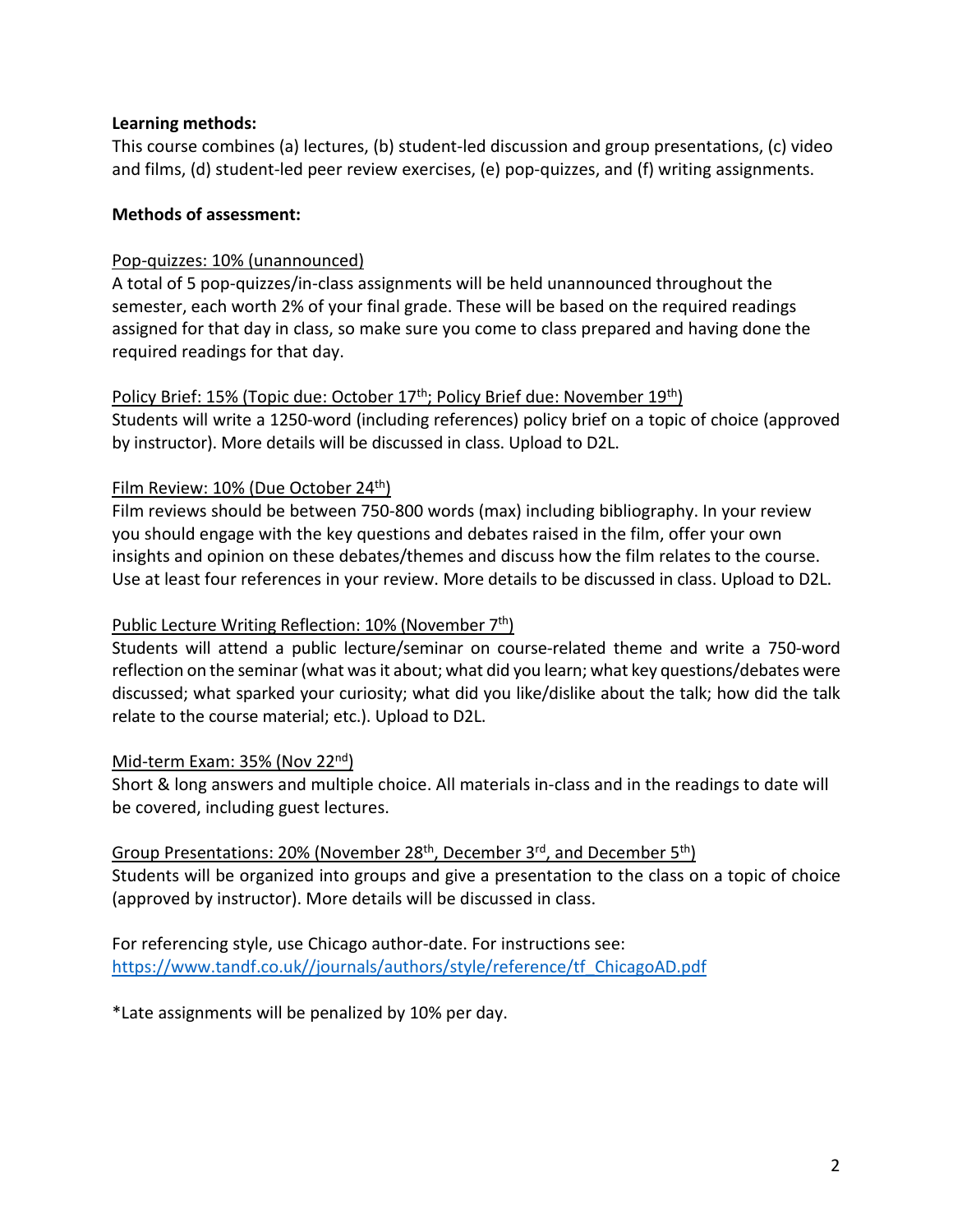## **Important dates:**

October 17<sup>th</sup>: Policy Brief TOPIC due October 24<sup>th</sup>: Film Review Due November 7<sup>th</sup>: Public Lecture Writing Reflection Due November 19<sup>th</sup>: Policy Brief Due November 22nd: Midterm Exam November  $28<sup>th</sup>$  – December 5<sup>th</sup>: Group Presentations The final mark out of 100, will then be converted to a letter grade as follows:

| $A+$ 94.9 – 100%     | $A = 89.9 - 94.8\%$ | $A - 84.9 - 89.8\%$ |
|----------------------|---------------------|---------------------|
| $B+$ 79.9 – 84.8%    | $B = 74.9 - 79.8\%$ | $B - 70.9 - 74.8\%$ |
| $C_{+}$ 66.9 – 70.8% | $C = 62.9 - 66.8\%$ | $C-58.9-62.8%$      |
| $D+$ 54.9 – 58.8%    | D $49.9 - 54.8\%$   | F 49.8 and below    |

### **Course Policies and Procedures:**

1. Information on academic misconduct and the consequences thereof

The University expects Students to conduct Academic Activities with integrity and intellectual honesty and to recognize the importance of pursuing and transmitting knowledge ethically. "Academic Misconduct" includes such things as Cheating, Falsification; Plagiarism, Unauthorized Assistance and failure to comply with exam regulations or an Instructor's expectations regarding conduct required of Students completing academic assessments. Academic Misconduct is a serious form of intellectual dishonesty with significant consequences. Students who participate in, or encourage the commission of, Academic Misconduct will be subject to disciplinary action which could include Probation, Suspension, or Expulsion from the University. For more information see the Student Academic Misconduct Policy [\(https://www.ucalgary.ca/policies/files/policies/student](https://www.ucalgary.ca/policies/files/policies/student-academic-misconduct-policy.pdf)[academic-misconduct-policy.pdf\)](https://www.ucalgary.ca/policies/files/policies/student-academic-misconduct-policy.pdf)

2. Information on instructor intellectual property

Lectures, demonstrations, performances, and any other course material provided by an instructor includes copyright protected works under the Copyright Act and all forms of electronic or mechanical recording of lectures, laboratories, tutorials, presentations, performances, electronic (computer) information, the duplication of course material, and to the translation of recordings or transcriptions of any of these materials to another form by electronic or mechanical means by students is not permitted, except.

- o As a formal accommodation as assessed by the Student Accessibility Services and only for individual private study and only at the discretion of the instructor.
- o With the permission of the instructor, students without a formal accommodation may audio record lectures, provided that the student and instructor sign a release form available from departmental and faculty offices. A copy of the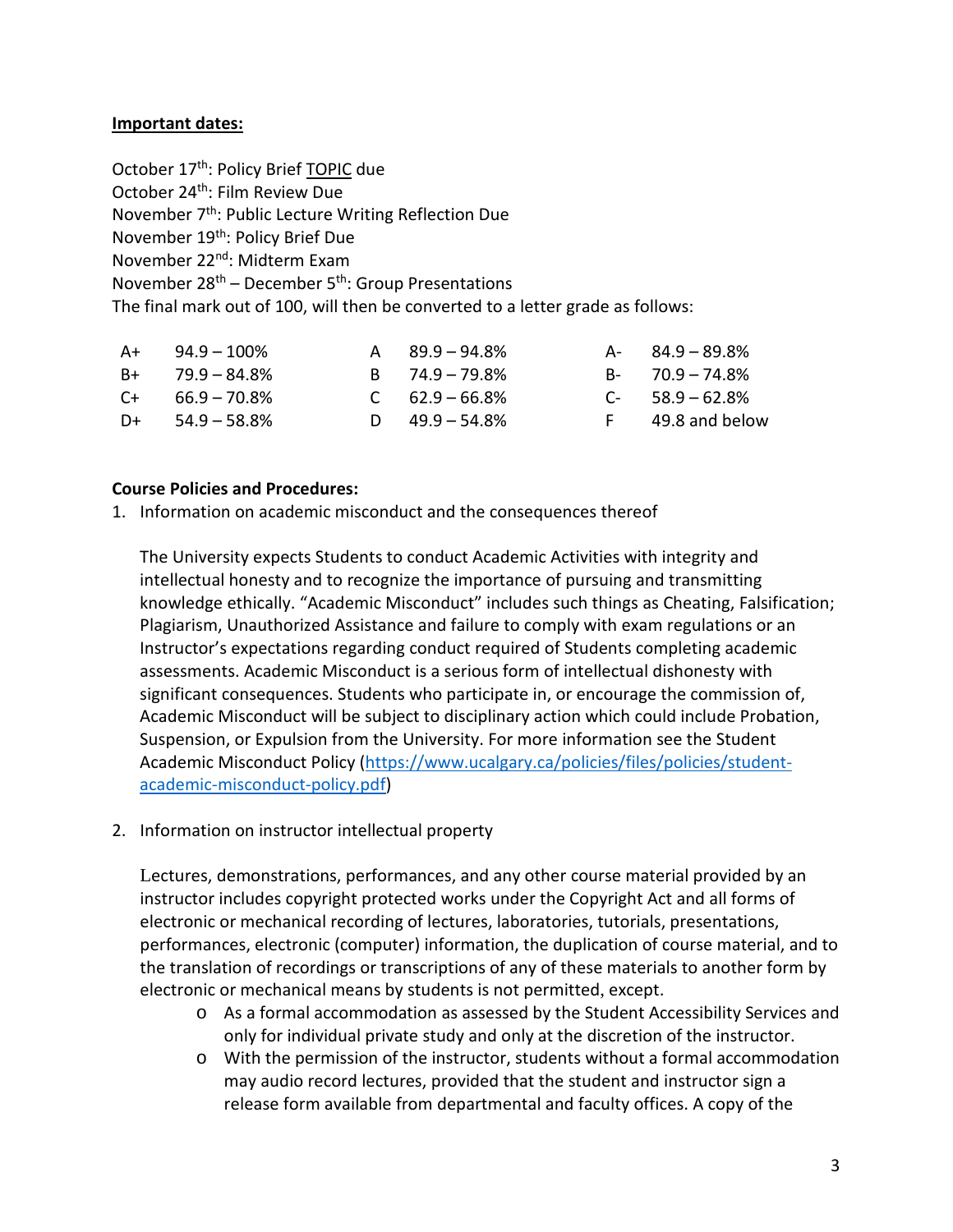Release form shall be retained by the instructor and by the department in which the course is offered. Any audio recording by students is permitted only for the purposes of private study by the individual student. Students may not distribute, email or otherwise communicate these materials to any other person.

- o For any other use, whether by duplication, transcription, publication, sale or transfer of recordings, written approval must be obtained from the instructor for the specific use proposed.
- o Any use other than that described above (e.g. distributing, emailing or otherwise communicating these materials to any other person, constitutes academic misconduct and may result in suspension or expulsion.
- o Students are encouraged to make notes of classroom discussions, lectures, demonstrations etc.
- o See Section E. below
- 3. Information regarding the Freedom of Information and Protection of Privacy Act and how this impacts the receipt and delivery of course material

The University of Calgary is committed to protecting the privacy of individuals who work and study at the University or who otherwise interact with the University in accordance with the standards set out in the Freedom of Information and Protection of Privacy Act. The Department of Anthropology and Archaeology keeps exams and any term work not picked up for a minimum of one year after which it is destroyed. Please refer to the following link for detailed information:<http://www.ucalgary.ca/legalservices/foip>

4. Information about Academic Accommodations

**Note**: It is the student's responsibility to request academic accommodations according to the University policies [\(ucalgary.ca/access/accommodations/policy\)](https://ucalgary.ca/access/accommodations/policy) Students requesting an Accommodation on the basis of Disability are required to register with Student Accommodation Services (SAS) by submitting a Request for Accommodation in accordance with the Procedure for Accommodations for Students with Disabilities [\(https://www.ucalgary.ca/policies/files/policies/procedure-for-accommodations-for](https://www.ucalgary.ca/policies/files/policies/procedure-for-accommodations-for-students-with-disabilities.pdf)[students-with-disabilities.pdf\)](https://www.ucalgary.ca/policies/files/policies/procedure-for-accommodations-for-students-with-disabilities.pdf). SAS will issue a Letter of Accommodation which must be presented to either designated contact person within the Department or the appropriate Instructors within 10 days of the beginning of term. Students needing an Accommodation in relation to their coursework or to fulfil requirements for a graduate degree, based on a Protected Ground other than Disability, should communicate this need, preferably in writing, to their Instructor or the Department Head/Dean or to the designated contact person in their Faculty.

# **Copyright Legislation:**

1. All **students** are required to read the University of Calgary policy on Acceptable Use of Material Protected by Copyright [\(www.ucalgary.ca/policies/files/policies/acceptable-use-of](http://www.ucalgary.ca/policies/files/policies/acceptable-use-of-material-protected-by-copyright.pdf)[material-protected-by-copyright.pdf\)](http://www.ucalgary.ca/policies/files/policies/acceptable-use-of-material-protected-by-copyright.pdf) and requirements of the copyright act [\(https://laws](https://laws-lois.justice.gc.ca/eng/acts/C-42/index.html)[lois.justice.gc.ca/eng/acts/C-42/index.html\)](https://laws-lois.justice.gc.ca/eng/acts/C-42/index.html) to ensure they are aware of the consequences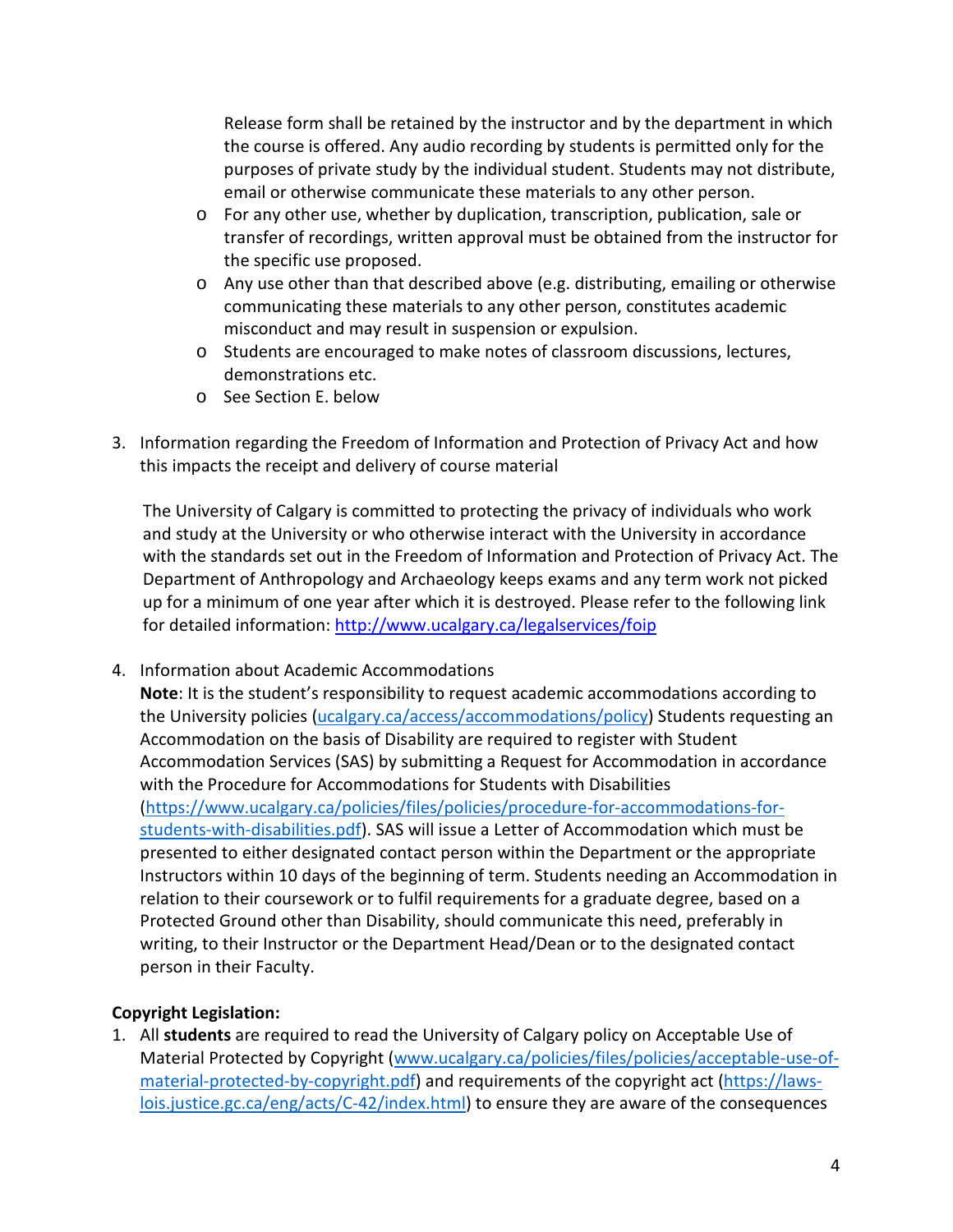of unauthorized sharing of course materials (including instructor notes, electronic versions of textbooks etc.). Students who use material protected by copyright in violation of this policy may be disciplined under the Non-Academic Misconduct Policy.

## **PLAGIARISM AND CHEATING**

Plagiarism: "to steal and pass off the ideas or words of another as one's own" (Webster's). Plagiarism will not be tolerated and will automatically result in a failing grade for the submission. Any student caught plagiarizing will also be subject to additional University sanctions. Students are expected to be familiar with the Department of Anthropology and Archaeology's policy on intellectual honesty

## **DEFERRED EXAMS:**

A student who is absent from a test for legitimate reasons must discuss an alternative course of action with the instructor. The instructor at their discretion may transfer the percentage weight for the test to the final examination, if there is a final examination in the course, set another test, etc. An instructor will normally make this decision on the basis of verbal information provided by the student. In the event that an instructor feels that they cannot judge the veracity of the information provided, Students must be aware that they are responsible for payment of any charge associated with the medical assessment and documentation as this service falls outside the realm of services provided by the Provincial Health Care Plan. Deferral of the final exam requires Registrar approval.

# **ACADEMIC ACCOMMODATIONS**

# <http://www.ucalgary.ca/access/accommodations/policy>

Students needing an Accommodation because of a Disability or medical condition should communicate this need to Student Accessibility Services in accordance with the Procedure for Accommodations for Students with Disabilities

Students needing an Accommodation based on a Protected Ground other than Disability, should communicate this need, preferably in writing, to the instructor of this course.

# **ACADEMIC INTEGRITY**

Academic integrity is essential to the pursuit of learning and scholarship in a university, and to ensuring that a degree from the University of Calgary is a strong signal of each student's individual academic achievements. As a result, the University treats cases of cheating and plagiarism very seriously. Non-academic integrity also constitutes an important component of this program.

For detailed information on what constitutes academic and non-academic misconduct, please refer to the following link:<http://www.ucalgary.ca/pubs/calendar/current/k-2-1.html>

All suspected cases of academic and non-academic misconduct will be investigated following procedures outlined in the University Calendar. If you have questions or concerns about what constitutes appropriate academic behavior or appropriate research and citation methods, you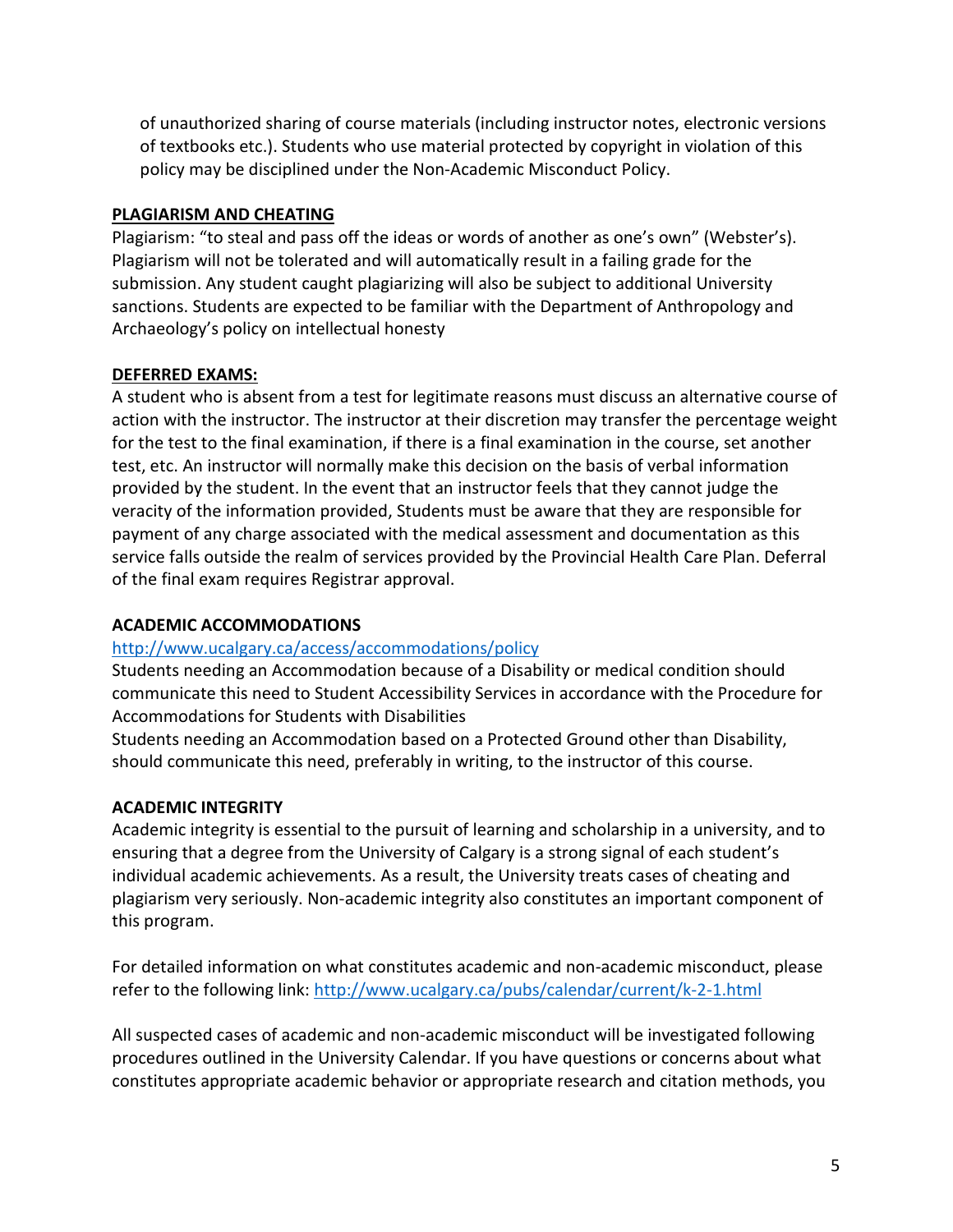are expected to seek out additional information on academic integrity from your instructor or from other institutional resources.

Where there is a criminal act involved in plagiarism, cheating or other academic misconduct, e.g., theft (taking another student's paper from their possession, or from the possession of a faculty member without permission), breaking and entering (forcibly entering an office to gain access to papers, grades or records), forgery, personation and conspiracy (impersonating another student by agreement and writing their paper) and other such offences under the Criminal Code of Canada, the University may take legal advice on the appropriate response and, where appropriate, refer the matter to the police, in addition to or in substitution for any action taken under these regulations by the University

# **TEACHING EVALUATIONS / USRIS (Universal Student Ratings of Instruction)**

At the University of Calgary, feedback provided by students through the Universal Student Ratings of Instruction (USRI) survey provides valuable information to help with evaluating instruction, enhancing learning and teaching, and selecting courses. **Your responses make a difference, please participate!** Website: http://www.ucalgary.ca/usri/

# **Writing Across the Curriculum**

Writing skills are not exclusive to English courses and, in fact, should cross all disciplines. The University supports the belief that throughout their University careers, students should be taught how to write well so that when they graduate their writing abilities will be far above the minimal standards required at entrance. Consistent with this belief, students are expected to do a substantial amount of writing in their University courses and, where appropriate, members of faculty can and should use writing and the grading thereof as a factor in the evaluation of student work. The services provided by the Writing Support, part of the Student Success Centre, can be utilized by all undergraduate and graduate students who feel they require further assistance

**Emergency Evacuation Assembly Points**: In the event of an emergency that requires evacuation, please refer to the following link to become familiar with the assembly points for the class:<http://www.ucalgary.ca/emergencyplan/assemblypoints>

# **Freedom of Information and Protection of Privacy Act: Freedom of Information and Protection of Privacy Act**

The University of Calgary is committed to protecting the privacy of individuals who work and study at the University or who otherwise interact with the University in accordance with the standards set out in the Freedom of Information and Protection of Privacy Act. Please refer to the following link for detailed information:<http://www.ucalgary.ca/legalservices/foip> The Department of Anthropology and Archaeology's FOIP (Freedom of Information and Privacy) policy requires all reports/examinations to be returned to students during class time or the instructor's office hours. Any term work not picked up will be placed in the Anthropology and